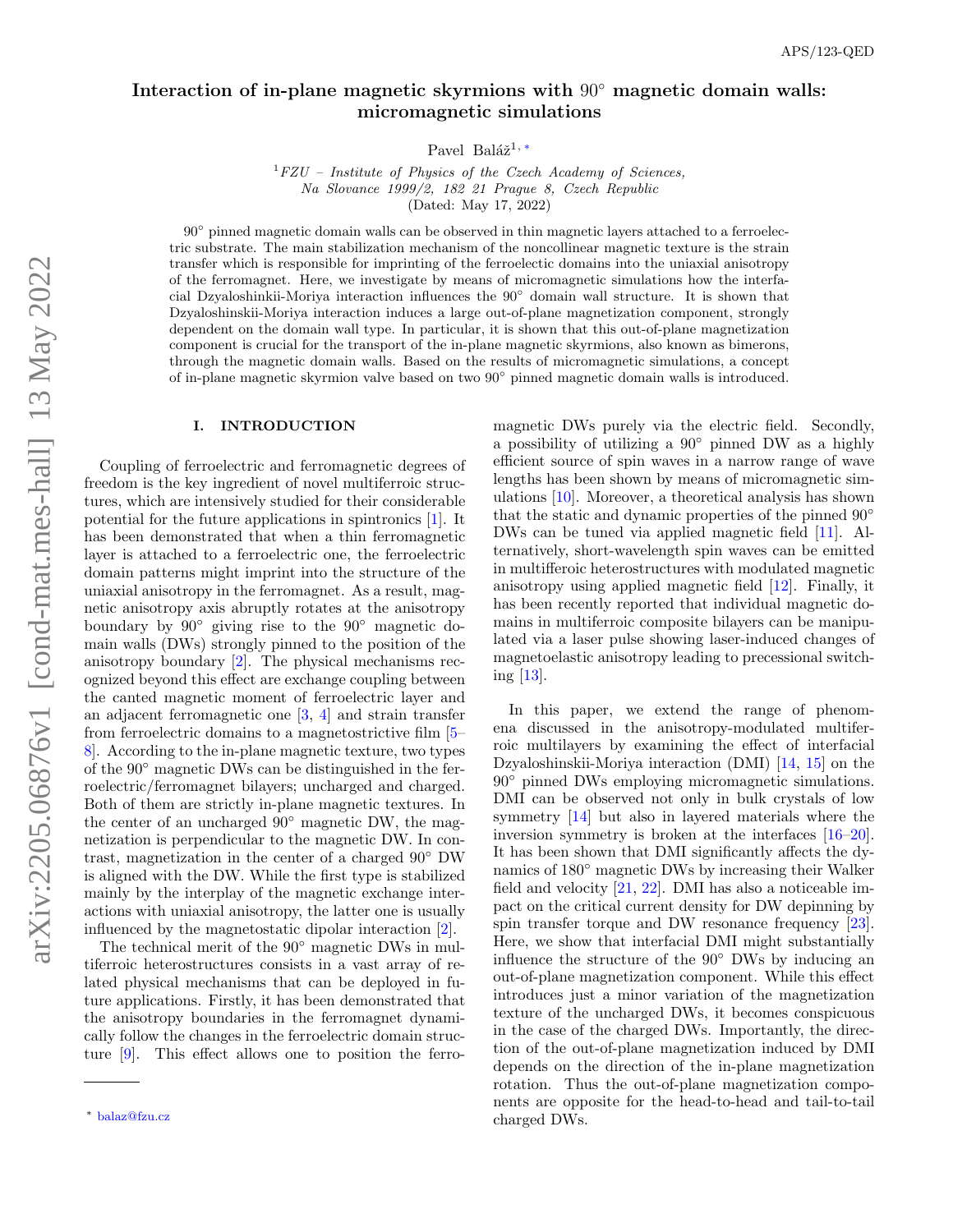Recently, numerical simulations by Moon et al. have shown a possibility of existence of the in-plane skyrmions in thin magnetic layers with in-plane easy-axis magnetic anisotropy and interfacial DMI [\[24\]](#page-10-16). Similar topological magnetic structures in systems with in-plane magnetic anisotropy have been reported in various materials and models [\[25–](#page-10-17)[28\]](#page-10-18). Existence of the in-plane skyrmions would open new possibilities to study their interactions with other planar magnetic textures like the in-plane magnetic DWs. Another advantage of the inplane skyrmions is that, unlike skyrmions in systems with the perpendicular magnetic anisotropy, the in-plane skyrmions of both topological charges  $(Q = \pm 1)$  can simultaneously exist in the same magnetic domain. Importantly, due to the skyrmion Hall effect [\[29,](#page-10-19) [30\]](#page-10-20), currentinduced trajectories of skyrmions of opposite charges are bent in opposite directions [\[24\]](#page-10-16). Although, the mentioned skyrmions are in-plane, their core magnetization is perpendicular to the layer. We show here that DMIinduced out-of-plane magnetization in the charged DWs can significantly influence the interaction of the in-plane skyrmions with DWs. Namely, using micromagnetic simulations we demonstrate that charged pinned 90<sup>°</sup> magnetic DWs can serve as a topological charge selective skyrmion filters. Following the results of micromagnetic simulations, we introduce a simple concept of in-plane skyrmion valve based on two 90◦ pinned magnetic DWs.

The paper is organized as follows. In Sec. [II](#page-1-0) we describe studied systems of 90◦ magnetic DWs in a layer with modulated easy-axis and our results of micromagnetic simulations. Section [III](#page-4-0) analyzes in-plane skyrmions and their dynamics in our system. Consequently, in Section [IV](#page-6-0) we describe mutual interaction of in-plane magnetic skyrmions with the 90◦ magnetic DWs. In Sec. [V](#page-7-0) we describe the concept of in-plane skyrmion valve and discuss its functioning in practice. Finally, we conclude in Sec. [VI.](#page-8-0) Additional materials can be find in the Appendix.

### <span id="page-1-0"></span>II. 90◦ MAGNETIC DOMAIN WALLS IN THE PRESENCE OF DMI

First, we shall analyze, how DMI influences the 90◦ magnetic DWs pinned to the anisotropy boundaries. To this end, we employ micromagnetic simulations implemented in the MuMax3 framework [\[31\]](#page-10-21). We simulated a thin magnetic layer of thickness  $d = 1$  nm, shown in Fig. [1.](#page-1-1) The lateral sized of the layer were  $L_x = 1024 \Delta x$ and  $L_y = 512 \Delta y$ , where  $\Delta x = \Delta y = 2.5$  nm are the sizes of the discretization cell along the  $x$  and  $y$  axis, respectively. The discretization cell size along the z-axis is equal to the layer's thickness,  $\Delta z = d = 1$  nm.

In the layer's plane we defined two anisotropy boundaries, where easy axis abruptly changes its direction by 90◦ . The anisotropy boundaries are located at positions  $x = x<sub>L</sub>$  and  $x<sub>R</sub>$ , shown in Fig. [1.](#page-1-1) The distance between the anisotropy boundaries was set to  $|x_{\text{R}} - x_{\text{L}}| = 1 \,\mu\text{m}$ . In the simulations we assumed periodic boundary conditions along the  $x$  and  $y$  axis. Therefore, the studied system is translationally symmetric along the  $y$ -axis. The easy axis changes along the  $x$  direction as follows

$$
\hat{\mathbf{e}}_u = \begin{cases} \left(1/\sqrt{2}, 1/\sqrt{2}, 0\right) & \text{for } x \in (x_\text{L}, x_\text{R})\\ \left(1/\sqrt{2}, -1/\sqrt{2}, 0\right) & \text{otherwise.} \end{cases} \tag{1}
$$

The uniaxial magnetic anisotropy parameter,  $K_u$ , is the same in the whole layer. Moreover, in the simulations we used following parameters: exchange stiffness parameter  $A_{\text{ex}} = 1.3 \times 10^{-11} \text{ J/m}$ , saturated magnetization  $M_{\rm s} = 7.20 \times 10^5$  A/m [\[24\]](#page-10-16), corresponding to the range of parameters of cobalt and iron based magnetic thin films [\[32–](#page-10-22)[35\]](#page-10-23).

Furthermore, we assumed interfacial DMI, as described in Refs. [\[31\]](#page-10-21) and [\[36\]](#page-10-24), given by an effective field term

<span id="page-1-2"></span>
$$
\boldsymbol{H}_{\rm DM} = \frac{2 D}{\mu_0 M_{\rm s}} \left( \frac{\partial m_z}{\partial x}, \frac{\partial m_z}{\partial y}, -\frac{\partial m_x}{\partial x} - \frac{\partial m_y}{\partial y} \right), \quad (2)
$$

where  $\mu_0$  is the vacuum permeability,  $\mathbf{m} = (m_x, m_y, m_z)$ is a unit vector in the direction of local magnetization,  $M = M_s m$ , and D is the strength of the DMI. In our simulations with nonzero DMI, we assumed  $D =$  $2 \,\mathrm{mJ/m^2}$  [\[24,](#page-10-16) [37\]](#page-10-25).



<span id="page-1-1"></span>FIG. 1. 90° magnetic DWs resulting from micromagnetic simulations: (a) uncharged DWs, (b) charged DWs. The color scale shows the z-component of reduced magnetization vector  $m = M/M<sub>s</sub>$ . The parameters of calculation were  $A<sub>ex</sub>$  =  $1.3 \times 10^{-11}$  J/m,  $M_s = 7.20 \times 10^5$  A/m,  $K_u = 10^4$  J/m<sup>3</sup>, and  $D = 2 \text{ mJ/m}^2$ . The distance between the domain walls is  $x_{\rm R} - x_{\rm L} = 1 \,\mu m.$ 

Figure [1](#page-1-1) shows stable 90◦ DWs, calculated using micromagnetic simulations, under the effect of the DMI. The anisotropy parameter used in the simulations was  $K_u = 10^4 \text{ J/m}^3$ . The in-plane magnetization components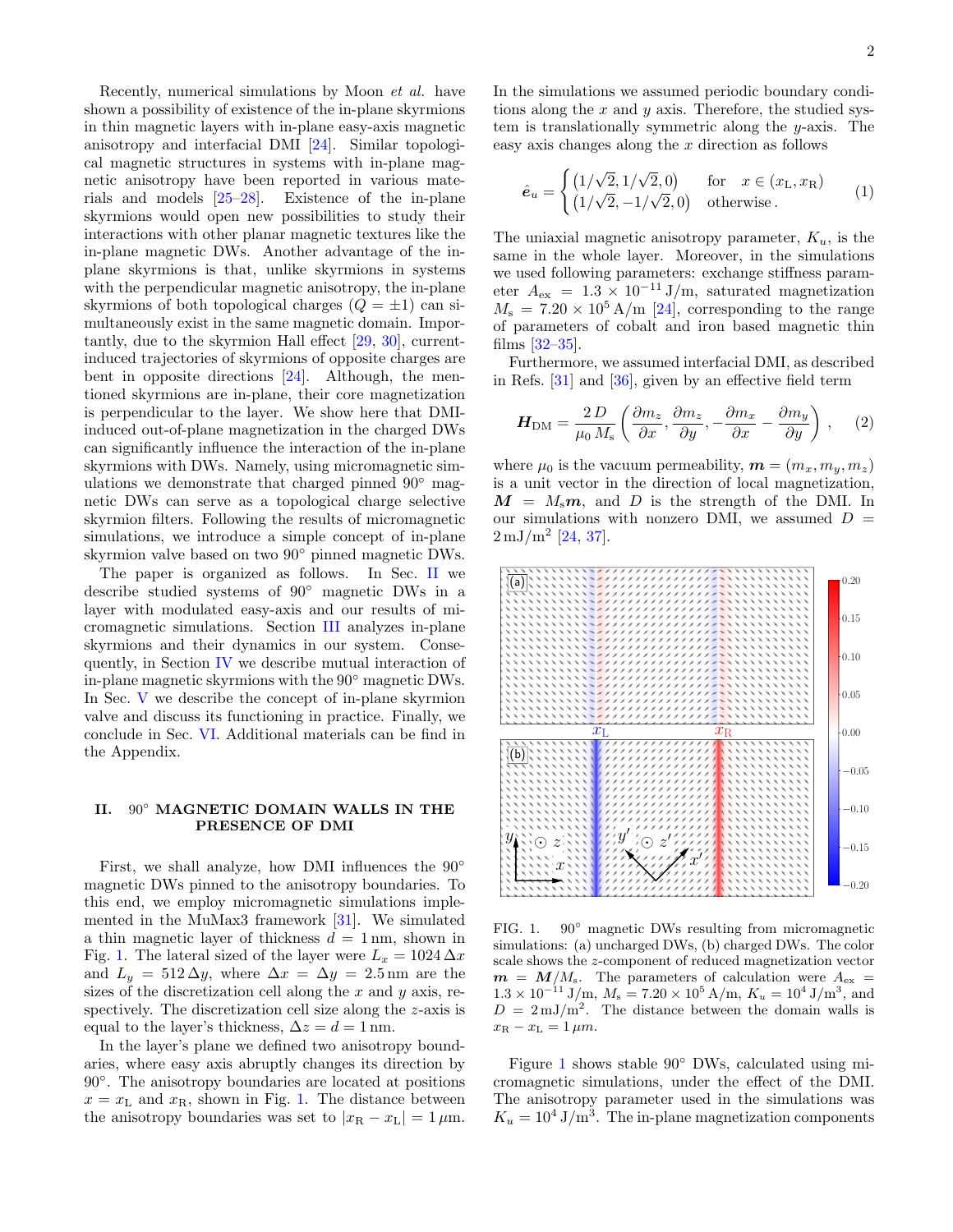

<span id="page-2-0"></span>FIG. 2. Comparison of magnetization profiles at the anisotropy boundaries without (dashed lines) and with (solid lines) DMI. Magnetization components of the uncharged DWs are shown in the left column, while the ones of the charged DWs are plotted in the right one. Components  $m_x$ ,  $m_y$ , and  $m_z$  are plotted in the panels (a)–(b), (c)–(d), and (e)–(f), respectively. The parameters of the calculations are the same as in Fig. [1.](#page-1-1) The magnetization components are plotted as a function of position  $x$  with respect to the anisotropy boundary,  $x_c$ ;  $x_c = x_L$  for the left DW (L), and  $x_c = x_R$  for the right (R) DW.

are shown by the arrows, while the color scale expresses the out-of-plane,  $m_z$ , component. Fig. [1\(](#page-1-1)a) depicts the uncharged DWs. Charged DWs can be seen in Fig. [1\(](#page-1-1)b). In both cases we can see out-of-plane magnetization localized at the DWs. In case of the uncharged DWs the out-of-plane magnetization is rather small and changes sign when passing the anisotropy boundary. On the other hand, out-of-plane magnetization of the charged DW is about 10 times larger than the one of the uncharged DW. Moreover, we can see that the out-of-plane magnetization of the tail-to-tail DW, located at  $x_L$ , has a sign opposite to the one of the head-to-head DW, at  $x_{\rm R}$ .

To understand the effect of the DMI, let us compare the domain wall profiles, plotted in Fig. [2,](#page-2-0) showing the magnetization components at the anisotropy boundaries calculated without and with the DMI. The magnetization components are plotted as a function of position  $x$ (at constant  $y$ ) with respect to the anisotropy boundary position,  $x_c$ ;  $x_c = x_L$  for the left DW, and  $x_c = x_R$  for the right DW. Magnetization components calculated without

and with the DMI are plotted by the dashed and solid lines, respectively. Note, the local magnetization vector is normalized to 1. The in-plane magnetization components of the the uncharged and charged DWs are shown in Fig.  $2(a) - (d)$  $2(a) - (d)$ . The left column shows magnetization components of the uncharged DWs, while the right one plots the magnetization components of the charged DWs. First, the uncharged DWs seem to be almost uninfluenced by the DMI. The charged DW, however, appears to be significantly affected by the DMI field, which reduces the DW width. Similar trends can be observed also on the DMI effect on the out-of-plane magnetization components plotted in Fig.  $2(e)$  $2(e)$  and Fig.  $2(f)$ . In case of  $D = 0$  the uncharged as well as charged DWs are strictly planar structures with zero out-of-plane magnetization components [\[11\]](#page-10-6). Thus, the out-of-plane magnetization observed in Fig. [1](#page-1-1) are induced purely by the DMI. This effect is understandable, since the Dzyaloshinskii-Moriya field,  $H_{DM}$ , has a non-zero z-component, which is proportional to  $\partial m_x/\partial x$ . Although, DMI induces just a minor out-of-plane magnetization component in the uncharged DWs, in case of the charged DWs the effect of DMI is about 10-times stronger. The reason, why the uncharged DWs are almost unaffected by the DMI is that it is defined mainly by variation of the  $m<sub>y</sub>$  component with modest change of  $m_x$ . On the other hand, in case of charged DWs, dominant magnetization component which changes along the x direction is  $m_x$ . Additionally, the charged DWs have also relatively large magnetic moment which responses to the Dzyaloshinskii-Moriya field by tilting in the z-direction. The direction of the DMIinduced out-of-plane magnetization of the charged DWs can be explained by Eq. [\(2\)](#page-1-2), since  $\partial m_x/\partial x$  has a different sign in case of the tail-to-tail and head-to-head DW. In contrast, the out-of-plane components of the right and left uncharged DWs are both the same since the  $m_x$  components vary in the same way in both cases.

Our simulations confirm that a charged magnetic DW has higher energy than the uncharged one. The difference in energy densities of the two systems shown in Figs. [1](#page-1-1) (a) and (b) is  $\Delta \varepsilon \sim 124 \,\mathrm{mJ/m^2}$ . As the magnetic anisotropy increases, total energy of both systems decreases linearly keeping approximately the same energy difference between the two systems. The main reason of elevated energy of the charged 90◦ magnetic DW is its relatively large magnetostatic field.

In our micromagnetic simulations, the distance between the DWs was set to  $1 \mu m$ . In order to rule out that the dipolar interaction between the two DWs influences the final magnetic configuration, we simulated longer sample with  $L_x = 2048 \Delta x$  with the other parameters unchanged, where distance between the DWs has been set to  $2 \mu m$ . The final magnetic configurations matched with those presented in Figs. [1](#page-1-1) and [2.](#page-2-0) Thus, we can exclude any effect of the dipolar coupling between the charged DWs on their magnetic configurations.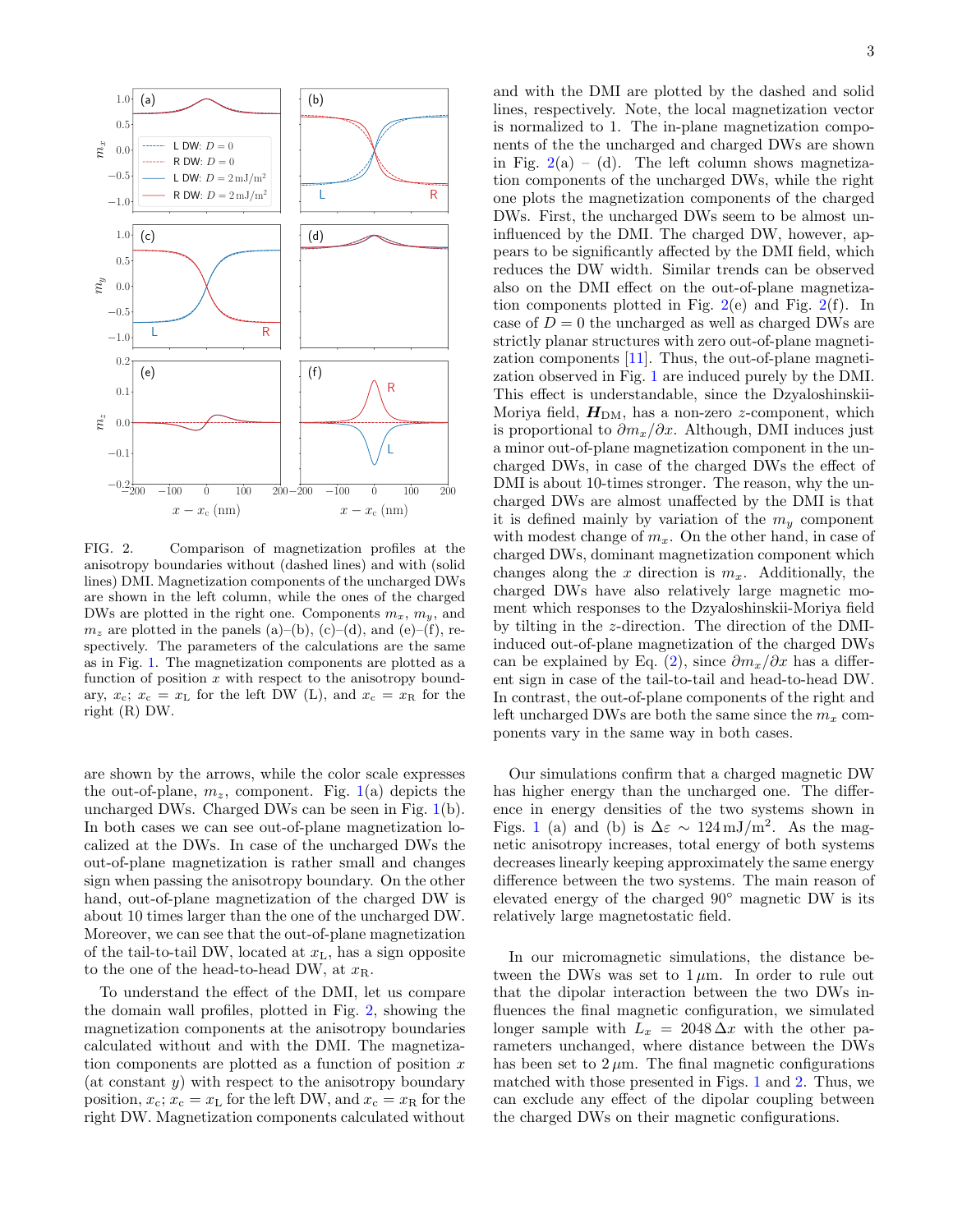

<span id="page-3-0"></span>FIG. 3. Dependence of (a) the out-of-plane magnetization,  $m_z(x_c)$ , and (b) the DW width of a charged 90° DW as a function of the anisotropy constant,  $K_u$ . The parameters used in the calculations are the same as in Fig. [1.](#page-1-1) Calculations of  $m_z(x_c)$  were done with  $D = 2 \,\mathrm{mJ/m^2}$ ;  $x_c$  is the position of the anisotropy boundary. DW width has been calculated with and without DMI.

Let us now inspect how the charged DW structure depends on the amplitude of the uniaxial anisotropy,  $K_u$ . Fig.  $3(a)$  $3(a)$  shows how the DMI-induced out-of-plane magnetization changes as a function of  $K_u$ . Fig. [3\(](#page-3-0)b) compares DW width with (solid circles) and without (open circles) DMI. The DW width has been determined from the results of micromagnetic simulations as [\[2\]](#page-9-1)

$$
\delta = \int_{-\infty}^{\infty} dx \cos^2(\phi'(x)), \qquad (3)
$$

where

$$
\phi'(x) = \left[\phi(x) - \frac{1}{2}\Delta\phi\right] \frac{\pi}{\Delta\phi} \tag{4}
$$

with  $\phi(x)$  being the magnetization angle calculated from the easy axis in the central domain of the simulated sample. Moreover,  $\Delta \phi$  is the magnetization rotation angle calculated as a difference of magnetization angles in the left and right domains far from the domain wall,  $\Delta \phi = \phi_{\rm R} - \phi_{\rm L}.$ 

First, the out-of-plane magnetization induced by DMI monotonously increases with  $K_u$ . This effect can be elucidated simply, by shrinking of the DW width as  $K_u$ rises, as shown in Fig.  $3(b)$  $3(b)$ . Since the DW width decreases, the derivation  $\partial m_x/\partial x$  at the anisotropy bound-



<span id="page-3-1"></span>FIG. 4. Dependence of the DMI-induced magnetization as a function of the magnetic field applied along the y-axis. The equilibrium magnetization rotation angle  $\Delta \phi$  is plotted on the right vertical axis.

Dzyaloshinkii-Moriya field,  $H_{DM}$ , becomes higher. Second, Fig. [3\(](#page-3-0)b) demonstrates that the DW width decreases with  $K_u$  for zero as well as for nonzero D. For the case with  $D = 0$ , width of a 90 $\degree$  charged DW can be approximated as  $\delta \simeq \pi \sqrt{A/(2K_u)}$ . Introducing DMI leads to a significant reduction of DW width, which is caused by the out-of-plane magnetization component.

### B. Effect of magnetic field

Next, we analyze how the out-of-plane magnetization induced by DMI depends on the applied magnetic field. When the magnetic field is applied along the y direction,  $H_{\text{app}} = H_{\text{app}} \hat{e}_y$ , with  $H_{\text{app}} > 0$ , the equilibrium magnetization rotation angle decreases. Figure [4](#page-3-1) plots field dependence of the out-of-plane magnetization component of a charged DW at the anisotropy boundary. When magnetic field, is applied along the DW, the magnetization rotation angle decreases [\[11\]](#page-10-6), as shown on the right vertical axis. This results in the reduction of the out-of-plane magnetization at the anisotropy boundary. The effect is the same for both head-to-head and tail-to-tail DWs. As  $\Delta\phi$  vanishes,  $m_z(x_c)$  also tends to zero.

#### <span id="page-3-2"></span>C. Effect of the spin transfer torque

90◦ magnetic DW can be excited by electric current flowing in the magnetic layer  $[10]$ . It has been also shown by means of numerical simulations that electric current induces a small out-of-plane magnetization in the vicinity of the anisotropy boundary due to the spin transfer torque [\[11\]](#page-10-6). In order to compare the currentinduced and DMI-induced out-of-plane magnetization components, we carried out number of simulations with DMI with electric current applied in the direction perpendicular to DW. The effect of the spin transfer torque is simulated using the Li-Zhang term [\[38,](#page-10-26) [39\]](#page-10-27) as imple-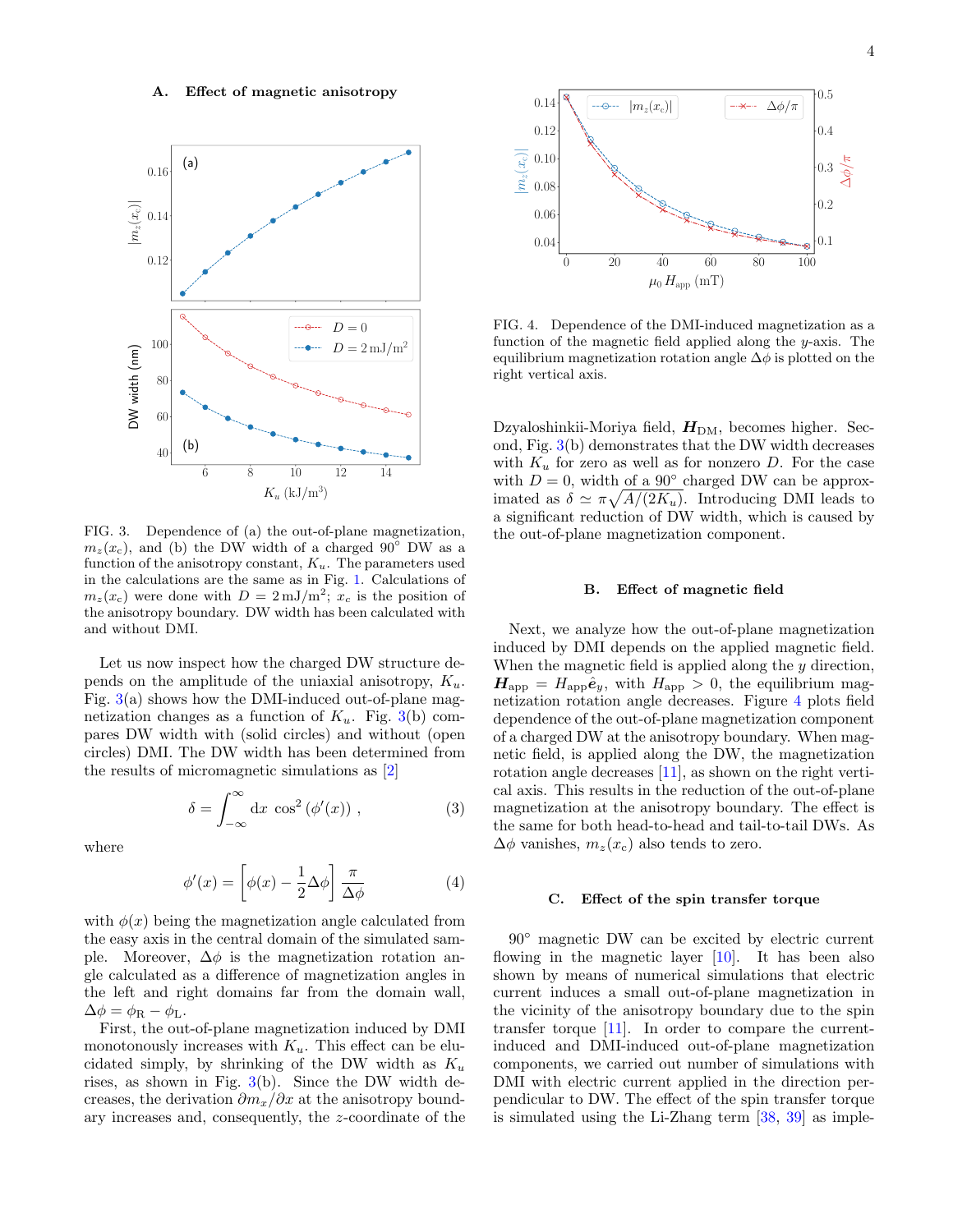

<span id="page-4-1"></span>FIG. 5. Effect of the spin transfer torque on the out-ofplane DW profile in case of a (a) uncharged and (b) charged 90° DW. The anisotropy boundary is located as  $x_c$  ( $x_c = x_{\text{L}}$ ) for the left (L) DW and  $x_c = x_R$  for the right (R) DW). In all the calculations we assumed  $D = 2 \text{ mJ/m}^2$ . The electric current flows in the direction of the x-axis. When the current density, I, is non-zero, it has been set to  $I = \pm 10^{12} \text{ A/m}^2$ . The other simulation parameters are the same as in Fig. [1.](#page-1-1) In case of the uncharged DWs, the current-induced effect for the left and right DW is identical.

mented in MuMax3 [\[31\]](#page-10-21) taking into account the Gilbert damping parameter  $\alpha = 0.3$  and the spin torque nonadiabaticity  $\beta = 0.6$ . The results are shown in Fig. [5,](#page-4-1) which compares the out-of-plane magnetization profile for uncharged and charged DWs with and without electric current flowing along the x direction. When the current density, I, was non-zero, we set  $I = \pm 10^{12} \text{ A/m}^2$ , which is a typical value used for current-induced DW dynamics. In all cases we assumed  $D = 2 \,\mathrm{mJ/m^2}$ , and  $K_u = 10^4 \,\mathrm{J/m^3}$ .

Spin transfer torque induces changes of the out-ofplane magnetization in case of the uncharged as well as charged DW. This change is, however, about one order of magnitude smaller than the one induced by DMI. In case of the charged DW, out-of-plane magnetization component increases when  $I > 0$ , however, it reduces for opposite current direction. Nevertheless, in the studied system, electric current has just a modest effect on the magnetization profile.

# <span id="page-4-0"></span>III. IN-PLANE SKYRMIONS

Recent numerical analysis of thin magnetic layers with DMI and in-plane uniaxial anisotropy with easy axis has revealed a possibility of the in-plane skyrmions existence [\[24\]](#page-10-16). A stable in-plane skyrmion can be obtained by rotating the out-of-plane magnetic texture with skyrmion into the easy-axis direction. After relaxing the magnetic configuration one receives an in-plane skyrmion of a bean-like shape and out-of-plane core magnetization. In contrast to the out-of-plane skyrmions, in-plane skyrmions of both skyrmion numbers  $Q = \pm 1$  can coexist in one magnetizatic layer. Figure [6](#page-5-0) shows in-plane skyrmions of both topological charges obtained using micromagnetic simulations with DMI and  $K_u = 10^4 \text{ J/m}^3$ . For higher resolution, we used discretization cells of size  $\Delta x = \Delta y = \Delta z = 1$  nm.

Figures  $6(a)$  $6(a)$ –(f) plot the magnetization components of the in-plane skyrmions. In agreement with Fig. [1,](#page-1-1) we plotted skyrmions in a rotated coordination system  $(x', y', z')$  so that the easy axis and the outer magnetization are aligned with the horizontal axis,  $x'$ . The left column depicts components of the in-plane skyrmion with topological charge  $Q = 1$ , while the right one plots magnetization for in-plane skyrmion with  $Q = -1$ . In contrast to skyrmions in systems with perpendicular magnetic anisotropy, in-plane skyrmions are not spherically symmetric. They show an axial symmetry with respect to the easy axis. Moreover, their orientation is linked with their topological charge. The in-plane skyrmions can be seen as a combination of an vortex and antivortex [\[24\]](#page-10-16), known also as bimerons. In case, of skyrmion with  $Q = 1$ , the skyrmion core is formed by a vortex, while in the opposite case, antivortex takes the role of the skyrmion core. In Figures  $6(g)$  $6(g)$ –(h) we map the topological charge density, defined as

$$
\rho(x,y) = \frac{1}{4\pi} \mathbf{m} \cdot \left( \frac{\partial \mathbf{m}}{\partial x} \times \frac{\partial \mathbf{m}}{\partial y} \right) \tag{5}
$$

The values of  $\rho$  in Figs. [6](#page-5-0) are normalized to the range of  $\langle -1, 1 \rangle$ . The maximum of the topological charge density is located between the vortex and antivortex of the skyrmion. Unlike the out-of-plane skyrmions, the topological charge density of the in-plane skyrmion has a drop-like shape elongated towards the skyrmion core. The topological charge is then defined as  $Q =$  $\int dx dy \, \rho(x, y).$ 

Let us now inspect the current-induced motion of the in-plane skyrmions in our system. We assume an inplane skyrmion nucleated in the middle of the sample shown in Fig.  $1(b)$  $1(b)$ . To induce the skyrmion motion we assumed electric current flowing along the x-axis. The resulting spin transfer torque has been modeled using the Li-Zhang torque [\[38,](#page-10-26) [39\]](#page-10-27) implemented in MuMax3 [\[31\]](#page-10-21). First, we study the skyrmion velocity in the central magnetic domain of the sample as a function of  $K_u$  shown in Fig. [7.](#page-5-1) We analyzed skyrmion velocity for both topological charges separately. The velocities in Fig. [7](#page-5-1) are plotted in the units of  $u$  defined as

<span id="page-4-2"></span>
$$
u = \frac{\mu_{\rm B} P I}{2 e M_{\rm s} (1 - \beta^2)},
$$
\n(6)

where  $\mu_B$  is Bohr magneton, P is the spin current po-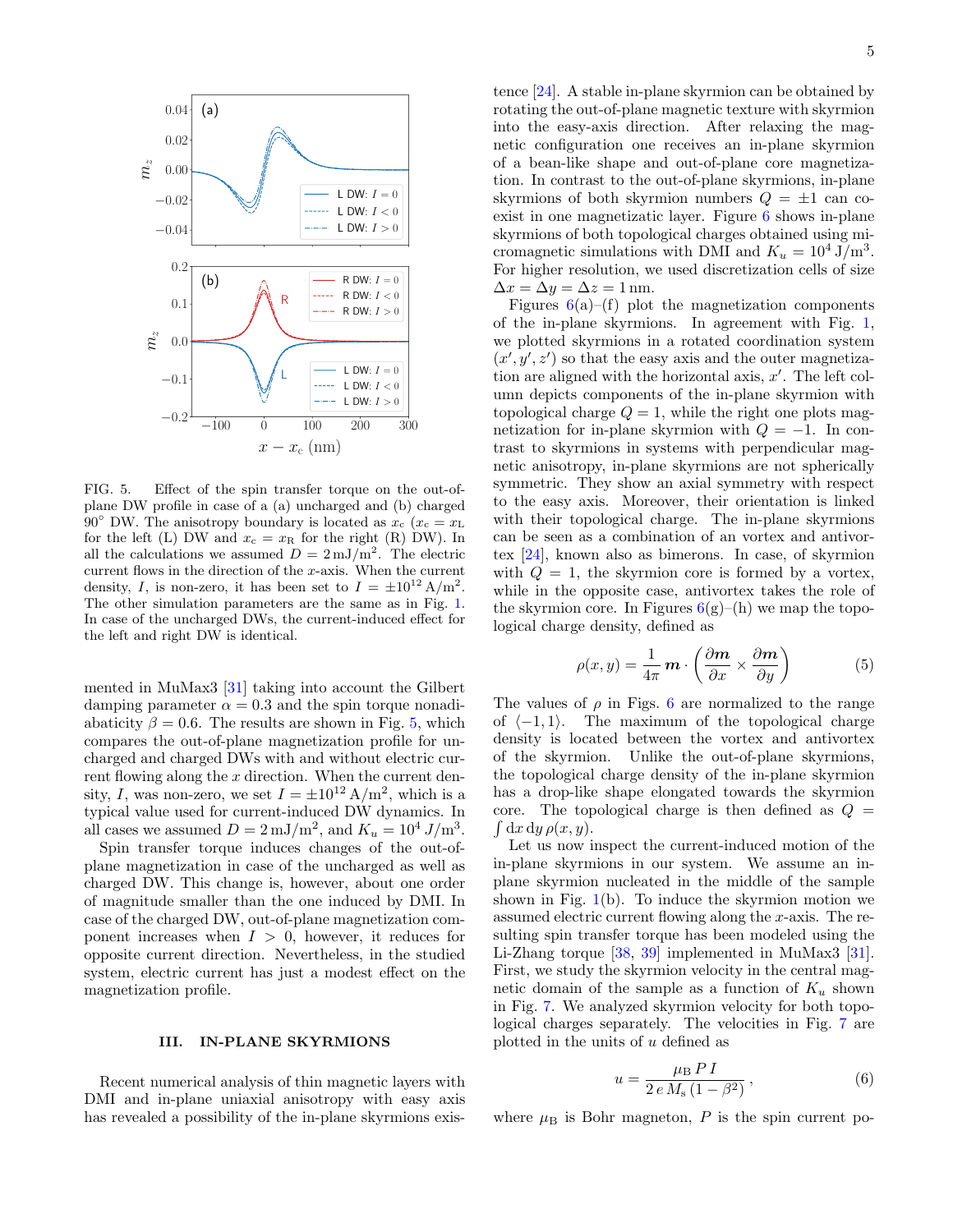

<span id="page-5-0"></span>FIG. 6. In-plane skyrmions obtained using micromagnetic simulations with the in-plane anisotropy constant  $K_u =$  $10^4$  J/m<sup>3</sup>. The quantities are plotted in a rotated coordination system  $(x', y', z')$  (see Fig. [1\)](#page-1-1) so that the easy axis and outer magnetization are aligned with the  $x'$ -axis. The first three rows of the left and right column show the magnetization components of an in-plane skyrmion with topological charged  $Q = 1$  and  $Q = -1$ , respectively; (a) – (b)  $m_{x'}$ , (c)– (d)  $m_{u'}$ , and (e)–(f)  $m_{z'}$ . In the fourth row is plotted the topological charge density.



<span id="page-5-1"></span>FIG. 7. Skyrmion velocities in the central magnetic domain of the sample shown in Fig. [1\(](#page-1-1)b) as a function of  $K_u$  calculated for both topological charges,  $Q = \pm 1$ , using micromagnetic simulations. The current is applied along the  $x$ -axis, hence, under an angle  $-45^\circ$  with respect to the outer magnetization. The skyrmion velocities are given in the units of  $u$  defined by Eq. [6](#page-4-2) with parameters described below.

larization,  $I$  is the current density, and  $e$  is the electron charge. The values used in the calculations of the skyrmion velocity are  $P = 0.56$ ,  $I = 10^{12} \text{ A/m}^2$ , and  $\beta = 0.6$ , which gives  $|u| = 35.17 \,\mathrm{m/s}$ . Apparently, skyrmion velocities decrease with increasing  $K_u$ . More importantly, however, we notice a strong difference in the velocities of skyrmions with opposite topological charge. In order to elucidate this difference, we study the skyrmion velocities in more detail. In the previous study by Moon *et al.*  $[24]$  it has been shown that the skyrmion velocity depends on current direction with respect to the easy axis. Moreover, it has been shown that when the current flows along the easy axis, skyrmions of both topological charges moves at the same velocities. This is, however, not our case, since the current is applied under an angle of  $-45°$  with respect to the easy axis. Thus we studied velocities of skyrmions of both topological charges as a function of the current direction.

To estimate the skyrmion velocity with respect to the current direction the electric current of constant density  $I = 10^{12} \text{ A/m}^2$  is applied under an angle  $\Phi$  with respect to the  $x'$ -axis (see Fig. [1\)](#page-1-1). In order to separate the skyrmion Hall effect [\[29,](#page-10-19) [30\]](#page-10-20), we split the velocity into two components; the longitudinal component,  $v_{\parallel}$ , which is measured along the current direction, and the transverse one,  $v_{\perp}$ , which is perpendicular to the current direction. Triangles in Fig. [8](#page-6-1) show the (a) longitudinal and (b) transverse skyrmion velocities calculated using micromagnetic simulations for skyrmions of both topological charges,  $Q = \pm 1$ . We notice, that the longitudinal skyrmion velocity oscillate with angle  $\Phi$  with period  $\pi$ . The skyrmion velocity changes approximately in a range of 10% of the average velocity. Moreover, the velocities of skyrmions with different topological charges are shifted in phase by  $\pi/2$ . As a result, skyrmions of both topological charges move with the same longitudinal velocity when the electric current is oriented parallel or perpen-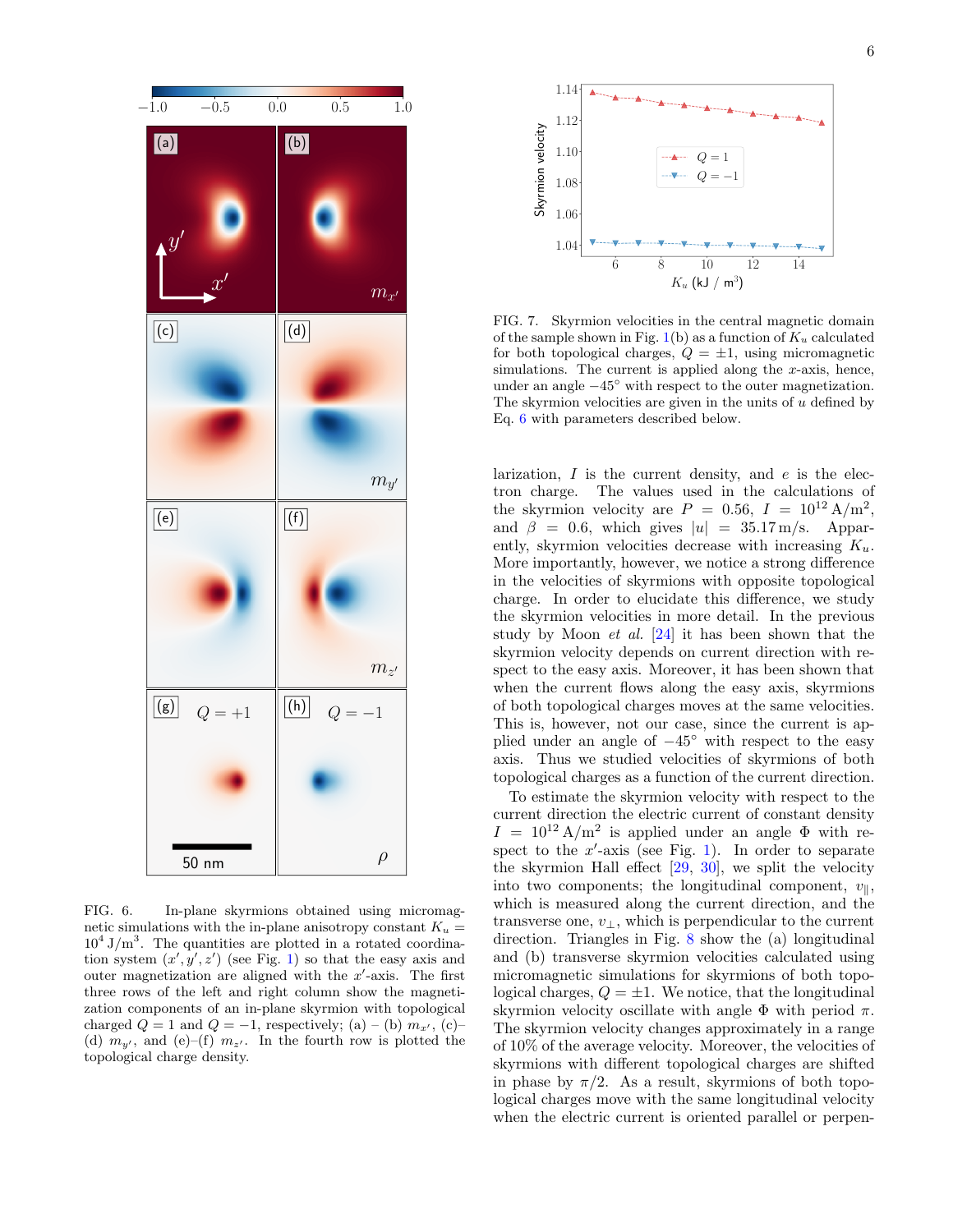

<span id="page-6-1"></span>FIG. 8. Velocities of in-plane skyrmions in the central domain of sample shown in Fig.  $1(b)$  $1(b)$  as a function of the current direction. The velocities are calculated for skyrmions of both topological charges,  $Q = \pm 1$ . In Fig. (a) we plot the longitudinal velocity component  $(v_{\parallel})$ , and panel (b) shows the velocities perpendicular to the applied current direction  $(v<sub>⊥</sub>)$ . The magnetic anisotropy parameter was  $K_u = 10^4$  J/m<sup>3</sup> and current density  $I = 10^{12}$  A/m<sup>2</sup>, while the other parameters are the same as on Fig. [7.](#page-5-1) The current is applied under an angle  $\Phi$  with respect to the  $x'$ -axis. The velocities are plotted in the in the units of u given by Eq.  $(6)$ . The points show the skyrmion velocities estimated for the micromagnetic simulations, while the black lines are corresponding skyrmion velocities calculated using the Thiele equation (see Appendix [A\)](#page-9-2). Note, since the Thiele equation overestimates the skyrmion velocities, we shifted the calculated values by a constant value, which is  $-0.07$  in case of longitudinal velocities and  $\pm 0.02$  in case of the transverse velocities.

dicular to the easy axis. The longitudinal velocities are equal in both current orientations. On the other hand, the perpendicular skyrmion velocity is slightly higher, when the electric current flows parallel to the easy axis. In agreement with the theory of the skyrmion Hall effect, perpendicular velocities differ in sign for opposite topological charges. Importantly, for any angle Φ different from  $k \pi/2$  (for  $k = 0, 1, 2, \ldots$ ), the skyrmion velocities of opposite Q differ from each other. The difference is maximum, when electric current is applied under an angle of 45◦ with respect to the easy axis, which is the case studied in Fig. [7](#page-5-1) as well as in the next section.

The skyrmion velocities described above are fully consistent with the Thiele equation [\[40\]](#page-10-28) studied also in Ref. [\[24\]](#page-10-16). More details on the calculation of the skyrmion 7

velocities based on the Thiele equation can be found in Appendix [A.](#page-9-2) The black lines in Fig. [8](#page-6-1) are the results of the corresponding skyrmion velocities using Eqs. [\(A4\)](#page-9-3). Since the Thiele equation slightly overestimates the skyrmion velocities, we shifted the calculated velocities by a value of  $-0.07$  in Fig.  $8(a)$  $8(a)$ , and by  $\pm 0.02$  in Fig.  $8(b)$  $8(b)$ . The overestimation of skyrmion velocities by the Thiele equation can be explained by additional dissipation mechanisms related to dynamic variation of the skyrmion shape, which cannot be captured by the rigid shape approximation used to derive the Thiele equation. However, the skyrmion velocity oscillations and their amplitude are well captured by the Thiele equation.

# <span id="page-6-0"></span>IV. INTERACTION OF SKYRMIONS WITH DOMAIN WALLS

Up to now, we studied current-induced dynamics of in-plane skyrmions remaining in the central magnetic domain. Let us now inspect how the skyrmion motion is affected by the pinned 90◦ magnetic domains. Recently, interaction of skyrmions with DW has been studied in magnetic thin film with perpendicular magnetic anisotropy [\[41\]](#page-10-29). It has been shown, that a chiral DW can be considered as a guide for the skyrmion transport preventing them from annihilation at the sample boundary. Although we have not observed such an effect in the studied system with 90◦ DWs, we show that 90◦ DWs might have a significant effect on transport of the inplane skyrmions. It has been shown that the in-plane skyrmions can be efficiently moved by means of the spin transfer torque or spin orbit torque  $[24]$ . In Sec. [II C](#page-3-2) we have demonstrated that applied electric current in the direction perpendicular to the anisotropy boundaries has just a minor effect on the DW structure. Thus we can use the spin transfer torque to study the common interaction between the 90◦ DWs and the in-plane skyrmions.



<span id="page-6-2"></span>FIG. 9. In-plane skyrmions with topological charge (a)  $Q = 1$  and (b)  $Q = -1$  passing an uncharged 90° DW under the influence of applied current in the direction perpendicular to the domain wall. The colors show the magnetization  $m<sub>z</sub>$ components in the color scale identical to Fig. [6.](#page-5-0) The current density  $I = 10^{12} A/m^2$  and anisotropy  $K_u = 10^4 J/m^3$ have been used in the simulations. The single image shows skyrmions positions with time step approx. 7 ns, while the green arrows give their direction. The vertical dashed lines marks the anisotropy boundary. The grey thick arrows show the local magnetization directions.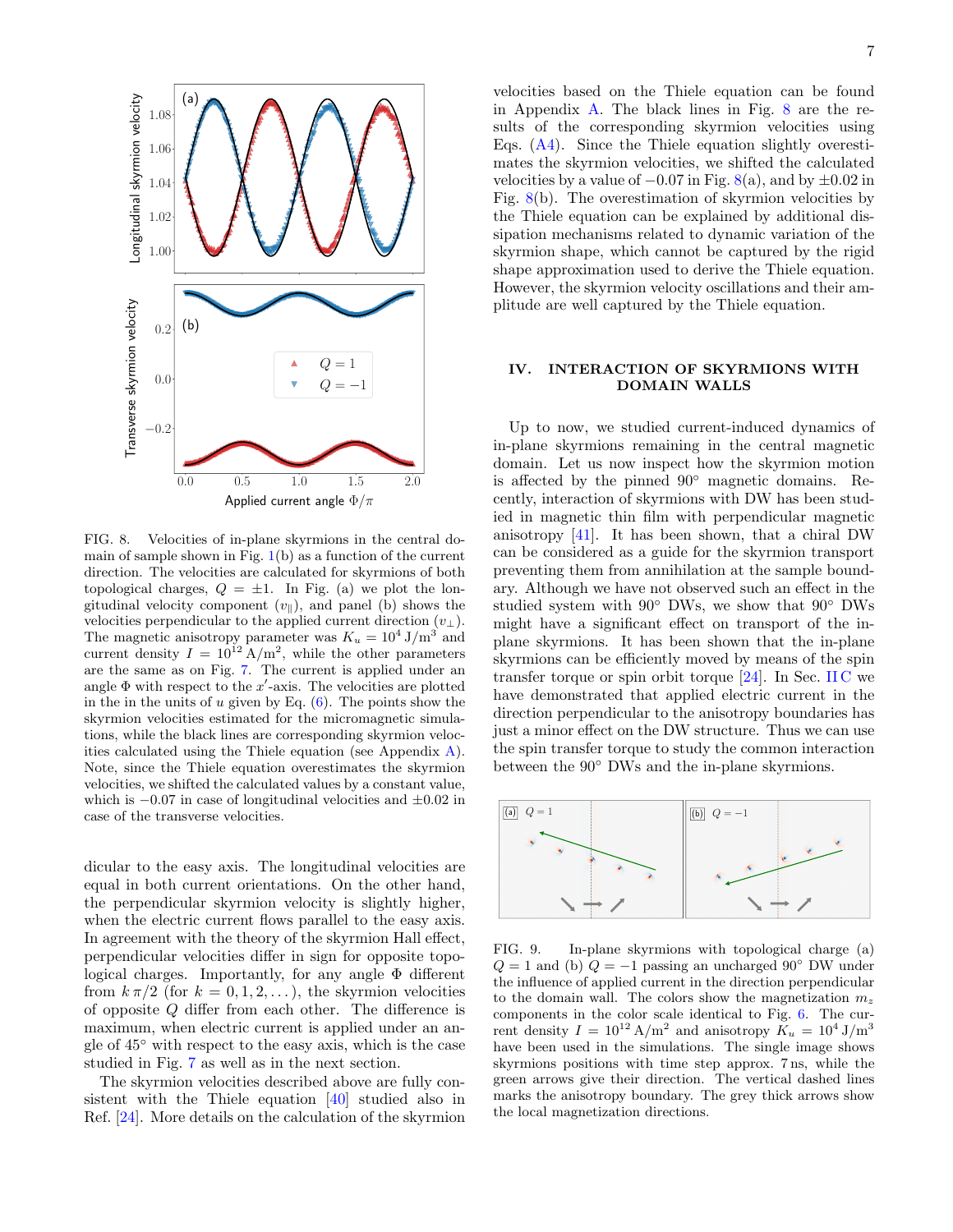First, we inspect how the in-plane skyrmion passes an uncharged 90◦ magnetic DW. As shown in the previous section, magnetization in the vicinity of an uncharged DW remains mainly in the layer's plane. Considering the sample shown in Fig.  $1(a)$  $1(a)$ , we created an in-plane skyrmion in the center of the sample. We assumed  $D =$  $2 \,\mathrm{mJ/m^2}$  and  $K_u = 10^4 \,\mathrm{J/m^3}$ . We move the skyrmions by applying a constant electric current of the density  $I =$  $10^{12}$  A/m<sup>2</sup> in the direction perpendicular to the DWs. For  $I > 0$ , the skyrmions move towards the left DW.

In Figure [9,](#page-6-2) we show motion of the in-plane skyrmions passing an uncharged magnetic DW. The colors in Fig. [9](#page-6-2) show the z-components of the reduced magnetization vector in the color scale shown in Fig. [6.](#page-5-0) The anisotropy boundary is marked by the vertical dashed line and the local in-plane magnetization direction is indicated by the thick grey arrows. The single image shows skyrmion positions in different times with time step approx. 7 ns, while the directions of moving skyrmions are given by the green arrows. Fig. [9](#page-6-2) covers 30 ns of the skyrmions dynamics. Apparently, the skyrmion trajectories deviate from the horizontal direction due to the skyrmion Hall effect [\[29,](#page-10-19) [30\]](#page-10-20). Skyrmions with opposite topological charge are deflected in opposite directions. As shown in Fig. [6,](#page-5-0) the in-plane skyrmions are strictly oriented according to the local magnetization direction. Thus, when a skyrmion passes the domain wall it rotates to the direction of magnetization of the neighboring domain. Importantly, the topological charge of the skyrmion remains unchanged, therefore, also the direction of the skyrmion motion after passing the DW is the same. For the opposite current direction with  $I < 0$ , the skyrmions move in the opposite direction towards the right DW (not shown). The deflection of the skyrmion trajectories is also reversed. Otherwise, the skyrmion transport through the right DW is analogical to the one described for the left DW.

The situation is more complex in the case of charged DW. The summary of the skyrmion interaction with the 90◦ charged magnetic DWs is shown in Fig. [10](#page-7-1) analogically to Fig. [9.](#page-6-2) The simulation parameters are the same as in Fig. [9.](#page-6-2) In the left column of Fig. [10,](#page-7-1) we show how the in-plane skyrmions with different topological charges interact with the left DW when  $I > 0$ . While the skyrmion with  $Q = -1$  passes the DW changing its orientation, the skyrmion with  $Q = 1$  is destroyed when hits the DW. For  $I < 0$ , the skyrmions move towards the right DW, where the situation reverses. Namely, skyrmion with  $Q = 1$  transmits the DW, however, skyrmion with  $Q = -1$  is annihilated. We attribute this selective skyrmion annihilation at the localized 90◦ DW to the out-of-plane component induced by DMI. As follows out from our simulations, when the direction of the out-of-plane component of the DW is in accord with the skyrmion core magnetization direction, the skyrmion passes through the DW. In contrast, when the skyrmion core magnetization is opposite to the one of the DW out-of-plane magnetization component, the skyrmion be-



<span id="page-7-1"></span>FIG. 10. In-plane skyrmion with topological charged (a), (d)  $Q = 1$  and (b), (c)  $Q = -1$  passing a charged 90° DW under the influence of applied current in the direction perpendicular to the domain wall. The applied current density was (a), (c)  $I = 10^{12} \text{ A/m}^2$  and (b), (d)  $I = -10^{12} \text{ A/m}^2$ . The other parameters are the same as in Fig. [9.](#page-6-2) The colors show the magnetization  $m<sub>z</sub>$  components in the color scale identical to Fig. [6.](#page-5-0) The single image shows skyrmions positions with time step approx. 7 ns, while the green arrows give their direction. The vertical dashed lines marks the anisotropy boundary. The grey thick arrows show the local magnetization directions.

comes unstable. Inside an opposite DW, the skyrmion core shrinks down and the skyrmion annihilates.

Moreover, we find out that the effect of the charge selective skyrmion annihilation at the charged DWs depends on the strength of the uniaxial anisotropy. Namely, in our simulations we observe the effect when  $K_u \gtrsim$  $7 \times 10^3 \text{ J/m}^3$  at the same value of  $D = 2 \text{ mJ/m}^2$ . Below this threshold skyrmions of both charges can transmit through both charged DWs. In Fig. [3](#page-3-0) we show, that the magnitude of the out-of-plane magnetization component in the DW center increases with increasing  $K_u$ . This suggests that the out-of-plane DW magnetization component is responsible for the skyrmion annihilation. It also explains why such an effect is not observed in the case of the uncharged DWs, where the out-of-plane magnetization is of one order of magnitude smaller. In addition, we examined the stability of our results for a smaller Gilbert damping parameter. Simulations with  $\alpha = 0.03$ lead to the same qualitative results on skyrmion transmission and annihilation.

# <span id="page-7-0"></span>V. IN-PLANE SKYRMION VALVE

From the practical point of view, the effect of the topological charge dependent skyrmion annihilation can be utilized as a skyrmion filter for construction of skyrmionbased logic gates. This raises a question how to control the properties of the charged DWs and possibly how to switch their effect on skyrmions on and off. We have noticed that the out-of-plane magnetization of a charged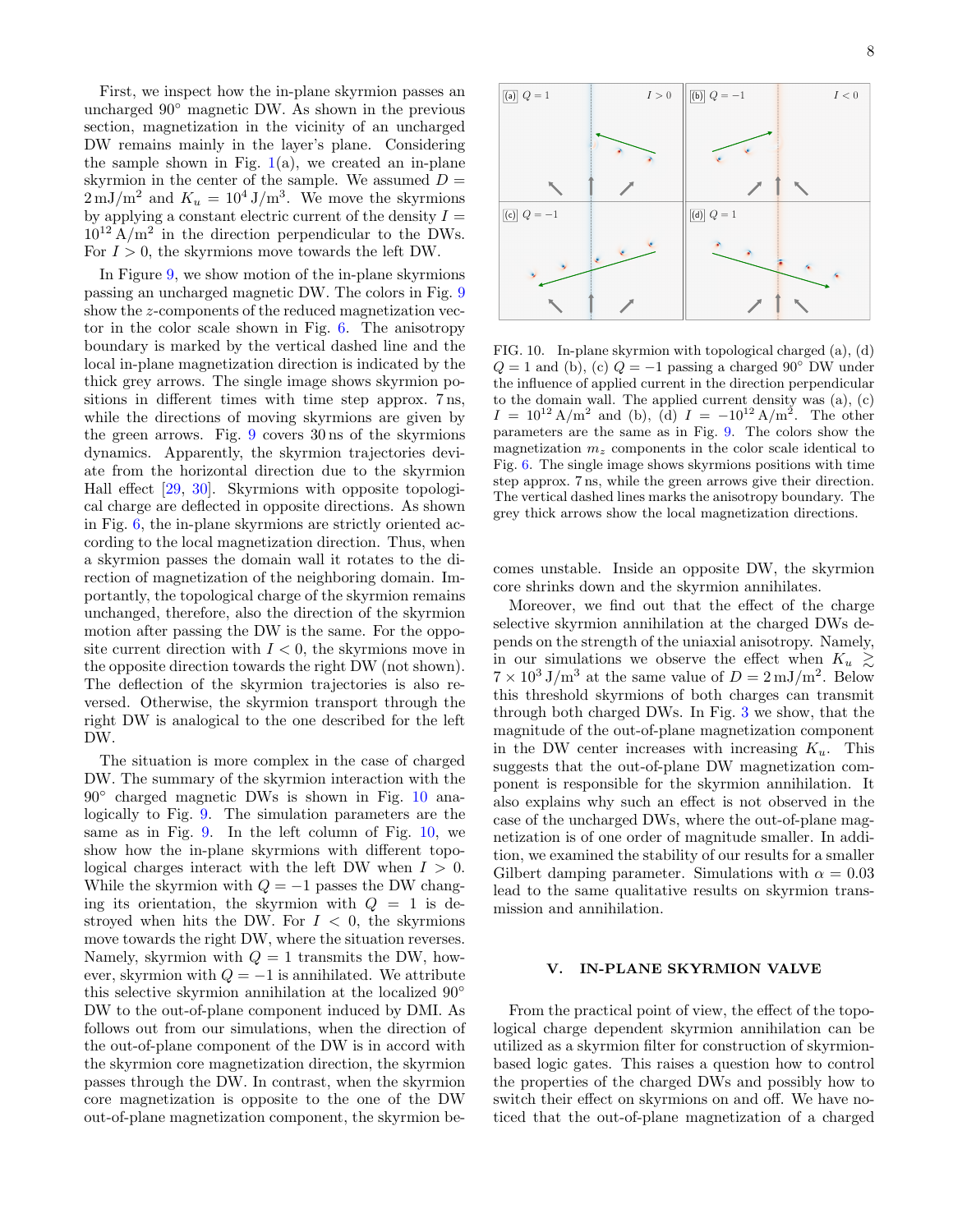

<span id="page-8-1"></span>FIG. 11. Cartoon of an in-plane skyrmion valve based on two pinned 90◦ magnetic DWs. Pictures shows three neighboring magnetic domain separated by 90◦ magnetic DWs. The DWs are located at the gray dashed lines. The grey diagonal arrows show directions of magnetization in each of the domain. The smaller arrows show magnetizations in the centers of the DWs. The horizontal lines passing the structure depict the transmission of skyrmions with topological charge  $Q = 1$  (red line) and  $Q = -1$  (blue line). Figures (a) – (d) present different magnetic configurations allowing or blocking transfer of in-plane skyrmions depending on their topological charge.

DW must be large enough to be able to annihilate a passing skyrmion. Thus changing the magnitude of the out-of-plane magnetization might allow one to control the skyrmion flow through the DW. As we have shown, the out-of-plane magnetization component can be varied in various ways. On the one hand side, it can be manipulated by changing strength of the DMI or magnetic anisotropy. On the other hand, it can be changed by an applied magnetic field, which can vary the magnetization angle between two neighboring domains, and thus reduce the out-of-plane magnetization in the DW center. These methods, however, do not affect only the 90◦ magnetic DWs but also the skyrmions, which can become unstable under distinct conditions [\[24\]](#page-10-16).

Alternatively, one can consider the central magnetic domain in Fig. [1](#page-1-1) as a valve for the in-plane skyrmion flow. In Fig. [11](#page-8-1) we present a concept of an in-plane skyrmion valve based on two 90<sup>°</sup> pinned magnetic DWs. The cartoon in Fig. [11](#page-8-1) shows a device consisted of three magnetic domains separated by two 90◦ pinned DWs. The positions of the DWs are given by the vertical dashed lines. The diagonal thick arrows correspond to directions of magnetization in each domain. The smaller arrows located at the DW positions show the magnetization direction in the DW center. Finally, the horizontal arrows passing the structure stand for the flow of skyrmions with topological charge  $Q = 1$  (top arrow) and  $Q = -1$ (bottom arrow). Such a device has  $2<sup>3</sup>$  possible magnetic configurations. In Fig. [11](#page-8-1) we show its four basic functionalities. Fig.  $11(a)$  $11(a)$  shows a magnetic configuration featuring two uncharged magnetic DWs corresponding to Fig. [1\(](#page-1-1)a). In this configuration, skyrmions of both topological charges can freely move from one side of the sample to the other one. However, when the magnetization in the central domain is switched, both DWs turn to charged, as shown in Fig. [11\(](#page-8-1)b). As a result, skyrmions of both topological charges will be annihilated at the two DWs and none of them can pass the central domain. Additionaly, if we want to introduce the topological charge selectivity into this scheme, we need to combine charged and uncharged DWs. Two examples are shown in Figs.  $11(c)$  $11(c)$  and (d). In the first one, the magnetization of the left domain has been switched giving raise to a charged tail-to-tail domain wall. This configuration allows just skyrmions with  $Q = -1$  to pass the central domain. Oppositely, if the right domain magnetization is flipped, we obtain one charged head-to-head DW. Thus just skyrmions with  $Q = 1$  can be transferred to the other side of the sample. Therefore, we suggest that such a device could fully control the flow of the in-plane magnetic skyrmions.

To make this scheme operate in practice, an effective method of switching magnetization selectively just in a specific magnetic stripe domain is necessary. To this goal, one can employ the laser-induced magnetization precessional switching, which has been recently demonstrated in multiferroic composite  $BaTiO<sub>3</sub>/CoFeB$  by Shelukhin et al. [\[13\]](#page-10-8) using femtosecond pump-probe technique with micrometer spatial resolution. It has been shown that a femtosecond laser pulse can significantly reduce magnetoelastic coupling in a given domain. Consequently, with the assistance of ultrafast demagnetization  $[42, 43]$  $[42, 43]$  $[42, 43]$  magnetization precessions can be triggered in the affected domain. Importantly, when an external magnetic field is applied along the anisotropy hard axis magnetization precessional switching [\[44\]](#page-10-32) can be achieved in the given domain without influencing its neighborhood. In contrast to the previously described approaches, the magnetic field is applied just for the period of magnetization switching. Thus it does not affect the skyrmions passing the domain after the switching has been accomplished. Moreover, the precessional magnetization reversal happens on a subnanosecond time scale [\[13\]](#page-10-8), which offers an ultrafast manipulation with the in-plane skyrmion valve.

## <span id="page-8-0"></span>VI. CONCLUSIONS

We have studied influence of interfacial DMI on the 90◦ localized magnetic DWs formed in a thin magnetic layer with uniaxial in-plane magnetic anisotropy modified due to a ferroelectric substrate hosting stripe domains [\[2\]](#page-9-1). By means of micromagnetic simulations we have shown that, unlike in the uncharged magnetic DWs, DMI induces significant out-of-plane magnetization component in the charged magnetic DWs. The sign of the DMI-induced out-of-plane magnetization is opposite in case of the head-to-head and tail-to-tail DW type. Consequently, we have studied magnetization dynamics of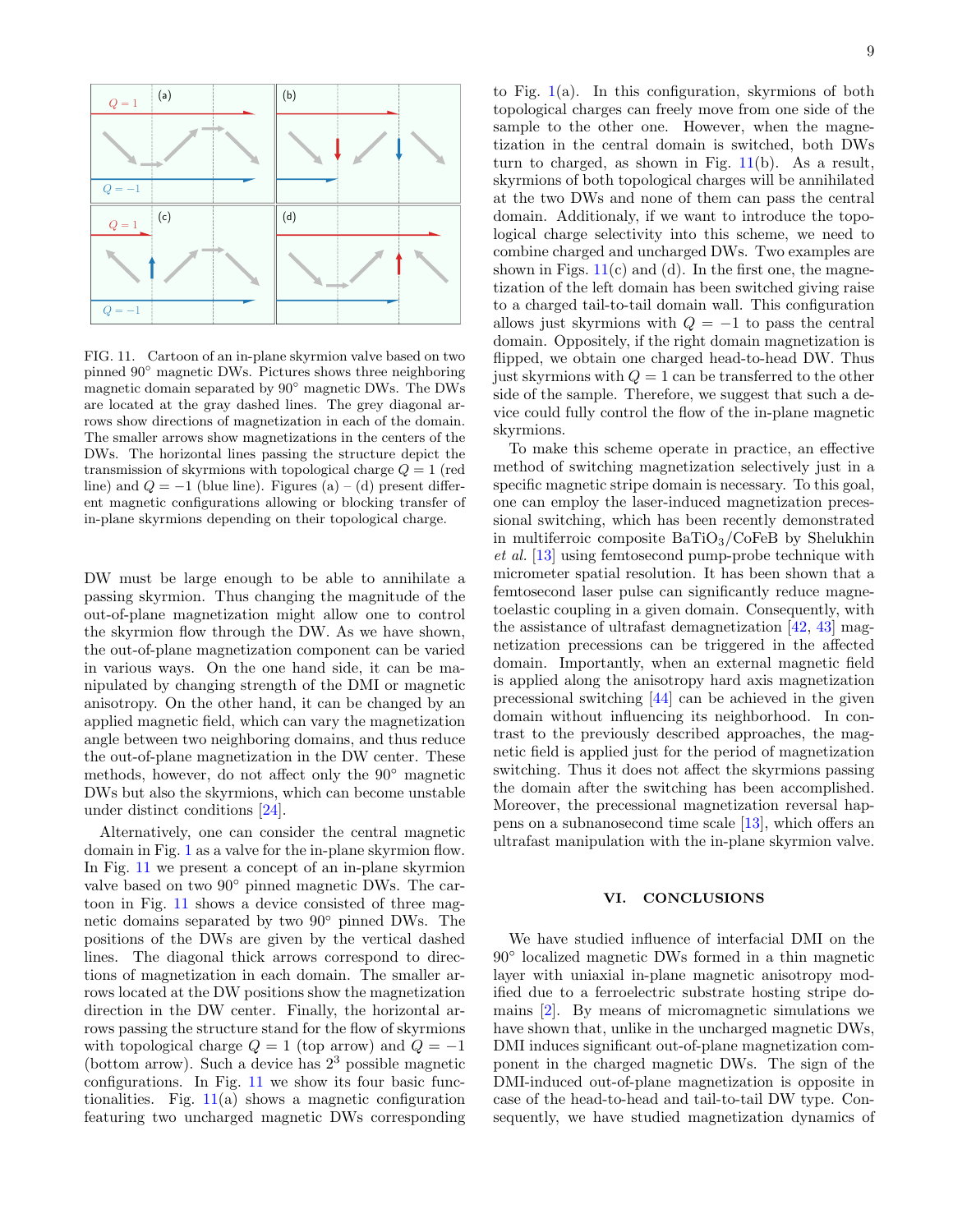recently proposed in-plane magnetic skyrmions [\[24\]](#page-10-16) in the system of magnetic stripe domains separated by 90◦ magnetic DWs. Particularly, we analyzed the longitudinal and transverse skyrmion velocities as a function of the applied current direction. We demonstrate that the longitudinal skyrmion velocity also depends on the topological charge which results in different velocities of skyrmions with opposite topological charges when the electric current is applied under a general angle with respect to the easy axis.

Importantly, we have shown that the charged DWs have an important effect on the transport of the inplane skyrmions. Namely, when an in-plane skyrmion passes a charged DW, it depends on its topological charge whether it passes or becomes destroyed. As follows from our simulations a tail-to-tail magnetic DW allows transmission of an in-plane skyrmion of topological charge equal to  $Q = -1$ , however, becomes fatal to a skyrmion with  $Q = 1$ . On the other hand, a head-to-head DW is passable for a skyrmion with  $Q = -1$  but annihilates skyrmion with  $Q = 1$ . This process of skyrmion annihilation we attributed to the incompatibility of the out-of-plane magnetization of the charged DW and the skyrmion core. When a skyrmion passes a pinned DW with large enough out-of-plane magnetization of opposite direction, the skyrmion core becomes unstable and the skyrmion vanishes.

To achieve the coexistence of the pinned 90◦ magnetic domain walls and in-plane skyrmions one needs a composite featuring both magnetic stripe domains and interfacial DMI. Although, to our best knowledge, such a device has not been reported yet, a suitable candidate might be  $BaTiO<sub>3</sub>/FM/Pt$  trilayer with FM being a thin magnetic layer made of CoFe or CoFeB [\[2,](#page-9-1) [6\]](#page-10-33). Once the material parameters fulfill the condition of inplane skyrmion stability [\[24\]](#page-10-16), they could be nucleated by known methods making use of spin injection [\[45,](#page-10-34) [46\]](#page-10-35) or a laser pulse [\[47,](#page-10-36) [48\]](#page-10-37).

Finally, we introduced a concept of a device based on two 90◦ degrees pinned magnetic DWs allowing one to fully control the in-plane skyrmion flow. We suggest that making use of laser-induced spatially selective magnetization reversal [\[13\]](#page-10-8) such a device could be switched between different magnetic states acting as a valve for in-plane magnetic skyrmions.

#### ACKNOWLEDGMENT

This work was supported by the Czech Science Foundation (project no. 19-28594X).

#### <span id="page-9-2"></span>Appendix A: Skyrmion velocities

Velocities of the in-plane skyrmions can be calculated using the Thiele equation  $[40, 49]$  $[40, 49]$  $[40, 49]$ . Without any lost of generality, we assume here that the anisotropy easy axis is aligned with the x-axis. In case of an in-plane skyrmion moved by the spin transfer torque [\[38,](#page-10-26) [39\]](#page-10-27) the Thiele equation leads to [\[24\]](#page-10-16)

$$
-G (u_y - v_y) = D_{xx} (\beta u_x - \alpha v_x), \qquad (A1a)
$$

<span id="page-9-4"></span>
$$
G (u_x - v_x) = D_{yy} (\beta u_y - \alpha v_y), \qquad (A1b)
$$

where  $v_x$ , and  $v_y$  are the skyrmion velocities in the  $x$ , and  $y$  direction, respectively. Assuming the current density vector as  $I = I(\cos(\Phi), \sin(\Phi), 0)$ , we obtain  $u_x = u \cos(\Phi)$ , and  $u_y = u \sin(\Phi)$ , where u is given by Eq.  $(6)$ . Here,  $\Phi$  is the angle of the applied current with respect to the x-axis. Moreover,  $G = -4 \pi Q$ , and  $D_{\zeta\xi} = \int dx dy (\partial_{\zeta} m) \cdot (\partial_{\xi} m)$  with  $m = m(x, y)$  being the reduced magnetization vector. From [\(A1\)](#page-9-4) we obtain

$$
\begin{pmatrix} v_x \\ v_y \end{pmatrix} = \frac{u}{\Delta} \mathcal{D} \begin{pmatrix} \cos(\Phi) \\ \sin(\Phi) \end{pmatrix}
$$
 (A2)

where

$$
\mathcal{D} = \begin{pmatrix} G^2 + \alpha \beta \, D_{xx} D_{yy} & G \, D_{yy} \, (\alpha - \beta) \\ -G \, D_{xx} \, (\alpha - \beta) & G^2 + \alpha \beta \, D_{xx} D_{yy} \end{pmatrix} \tag{A3}
$$

and  $\Delta = G^2 + \alpha \beta D_{xx} D_{yy}$ . Applying the rotation transformation, we obtain the longitudinal,  $v_{\parallel}$ , and transverse,  $v_{\perp}$ , velocity components, which read

<span id="page-9-3"></span>
$$
v_{\parallel} = \frac{u}{\Delta} \left\{ G^2 + \alpha \beta D_{xx} D_{yy} -
$$

$$
\frac{1}{2} (D_{xx} - D_{yy}) G(\alpha - \beta) \cos(2\Phi) \right\}, \quad \text{(A4a)}
$$

$$
v_{\perp} = -\frac{1}{2} \frac{u}{\Delta} G(\alpha - \beta) \times
$$

$$
[D_{xx} + D_{yy} + (D_{xx} - D_{yy}) \sin(2\Phi)] \quad \text{(A4b)}
$$

- <span id="page-9-0"></span>[1] E. Gradauskaite, P. Meisenheimer, M. Müller, J. Heron, and M. Trassin, [Physical Sciences Reviews](http://dx.doi.org/doi:10.1515/psr-2019-0072) 6, 20190072 [\(2021\).](http://dx.doi.org/doi:10.1515/psr-2019-0072)
- <span id="page-9-1"></span>[2] K. J. A. Franke, D. López González, S. J. Hämäläinen, and S. van Dijken, [Phys. Rev. Lett.](http://dx.doi.org/ 10.1103/PhysRevLett.112.017201) 112, 017201 (2014).